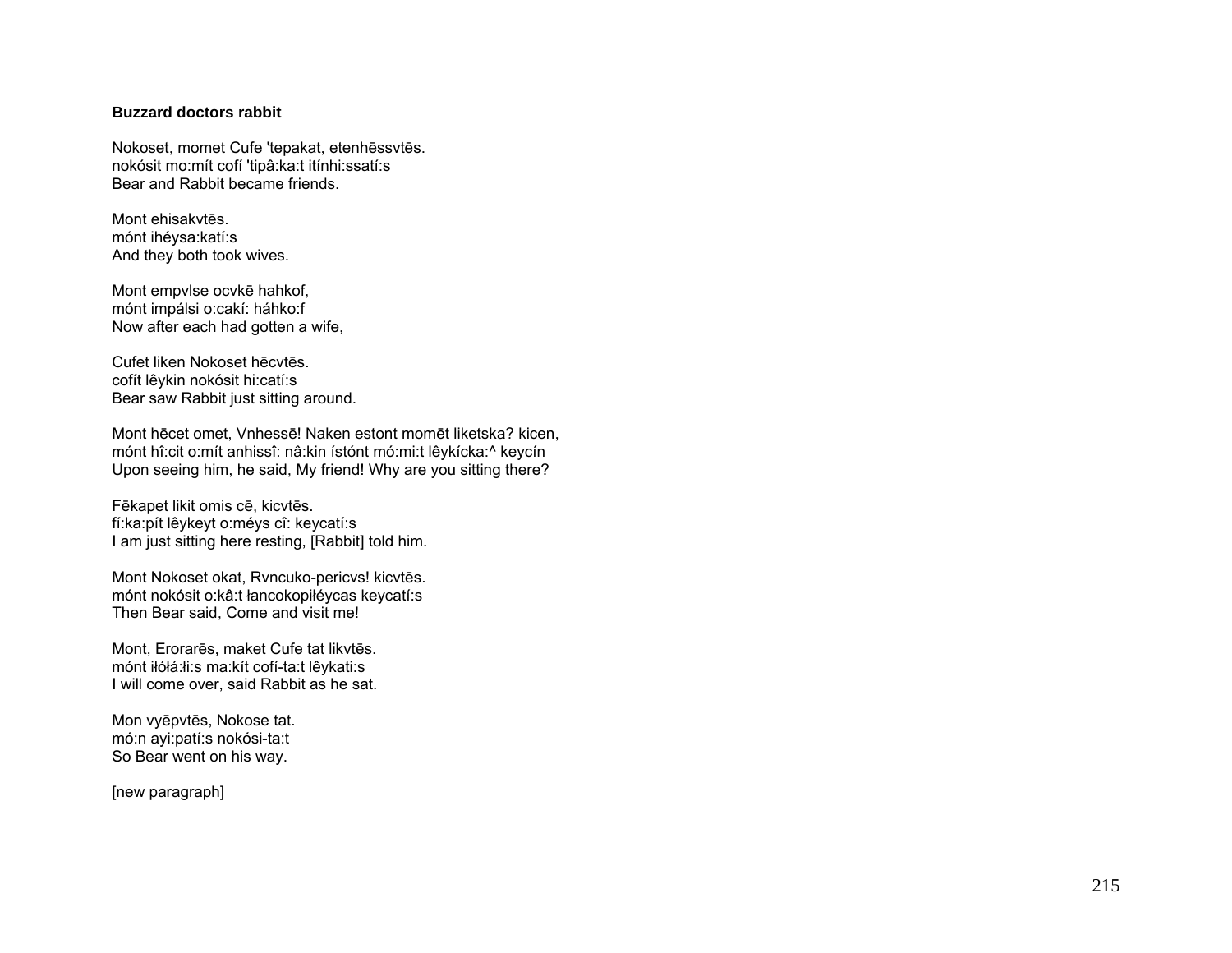Mont enliketv eroret Nokose tat liken, mónt inleykitá iłô:łit nokósi-ta:t lêykin Bear returned to his home and was sitting around,

Cufe tat vrē̜pvtet erem orvtēs. cofí-ta:t alĭ: "patit iłím- o:łatí:s and Rabbit got there after some time.

Mont liket omen 'tem punahoyet kakē pvten, mónt lêykit o:mín tim- poná:ho:yít ka:kĭ:npatin Now they sat and talked a long while,

momusen Nokose tat Hompetvn hayvs! ehiwvn kicvtēs. mô:mosin nokósi-ta:t hompitán há:yas ihéywan keycatí:s and then Bear told his wife, Cook some food!

Mont Nokoset okvtēs. mónt nokósit o:katí:s Now it was Bear who said it.

Momusen mvn okhoyekv, Nokose ehiwv tat momusen hompetv-hakv vlicēcet aret omat, mô:mosin mán ókho:yiká nokósi ihéywa-ta:t mô:mosin hompita-há:ka aleycî:cit a:łít o:mâ:t And because he meant it, Bear's wife immediately began the cooking, [but,]

Nehat sepekot oman os cē, ehiwvt Nokosen kicvtēs. nihá:t sipíko:t ô:ma:n ó:s cî: ihéywat nokósin keycatí:s There's no grease, Bear's wife told him.

Moman hvtēc, maket, mó:ma:n hatí:c ma:kít Well, then, wait, he said,

Nokose tat aret, eslafkvo eraēset, 'mvkaskvsēcet aret ayat, neha herakusēn resvlakvtēs. nokósi-ta:t a:łít islá:fkaó iła:î:sit 'maká:skasi:cít a:łít a:yâ:t nihá: hiłă:<sup>ⁿ</sup>kosi:n 'łísala:katí:s and Bear got a knife, filed it, and went and returned with nice pieces of fat.

[new paragraph]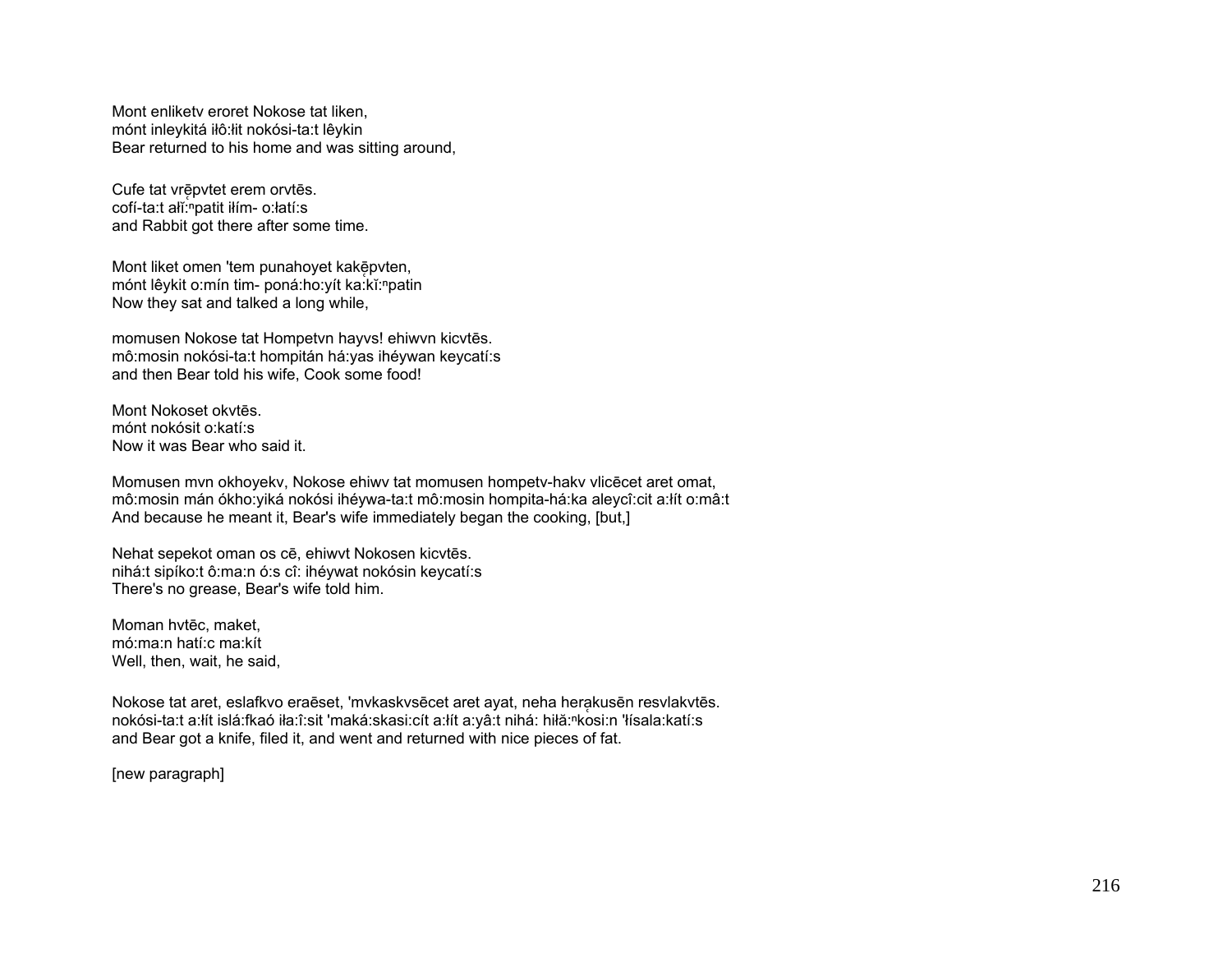Momat my eslafky esē ayat hytecesky ele mahen 'mylaffan, neha sepekon... mó:ma:t ma islá:fka isí: â:ya:t haticíska ilí mă:<sup>n</sup>hin mála:ffâ:n nihá: sipíko:n Now the first time he left carrying the knife, he tried slicing around his ankles but there was no fat,

Hytym envrke mahen hytym 'mysatan, myn neha heraket ocyten myo ra cawytēs. hatâm inálki mă: hin hatâm mása: tâ: n mán nihá: hilă: "kit ô: catin maó lá: - ca: watí: s so again he tried cutting around his stomach, found good fat, and took some.

Mont okat, Heyvn oces, ehiwvn kihcet iemvtēs. mónt o: kâ: t hiyán ô: cis ihéywan kéyhcit á: i: matí: s So he said to his wife, Here's some, and handed it to her.

Mon myn oketok momusen ennorihohcen, mont tylakon 'sem ensihohyen taye heren hompakytes. mó:n mán ô:ki:to:k mô:mosin innołeyhóhcin mónt talá:kon 'sim- inseyhóhyin tâ:yi: hǐ: 'łin hómpa:katí:s Just as he had said, the food was cooked, the beans were well seasoned, and they ate hungrily.

[new paragraph]

Mont kakēpvten, momusen Cufe tat ervtepvranet omet momusen matypomēn estekicvtēs. mónt ka:kǐ:<sup>n</sup>patin mô:mosin cofí-ta:t ilatipála:nít o:mít mô:mosin ma:tapó:mi:n ístikeycatí:s Afterward as they sat around, Rabbit was preparing to leave and said likewise:

Cēmeu ervm orepetskvrēs, maket omen... cí:mió iłam- ołipíckáłi:s ma:kít o:mín You, too, come to my place, he said [to Bear]...

Momvrēs, kicvtēs. mó: máli: s keycatí: s I will, he answered.

[new paragraph]

Momen mvn okvtētok, Nokose tat ayvtēs. mo: mín mán ô: kati: to: k nokósi-ta: t a: yatí: s And as he had promised, Bear went.

Cufen encuko-pericvranet ayet omvtēs. cofín incokopiłéycała:nít a:yít o:matí:s He went just to visit Rabbit.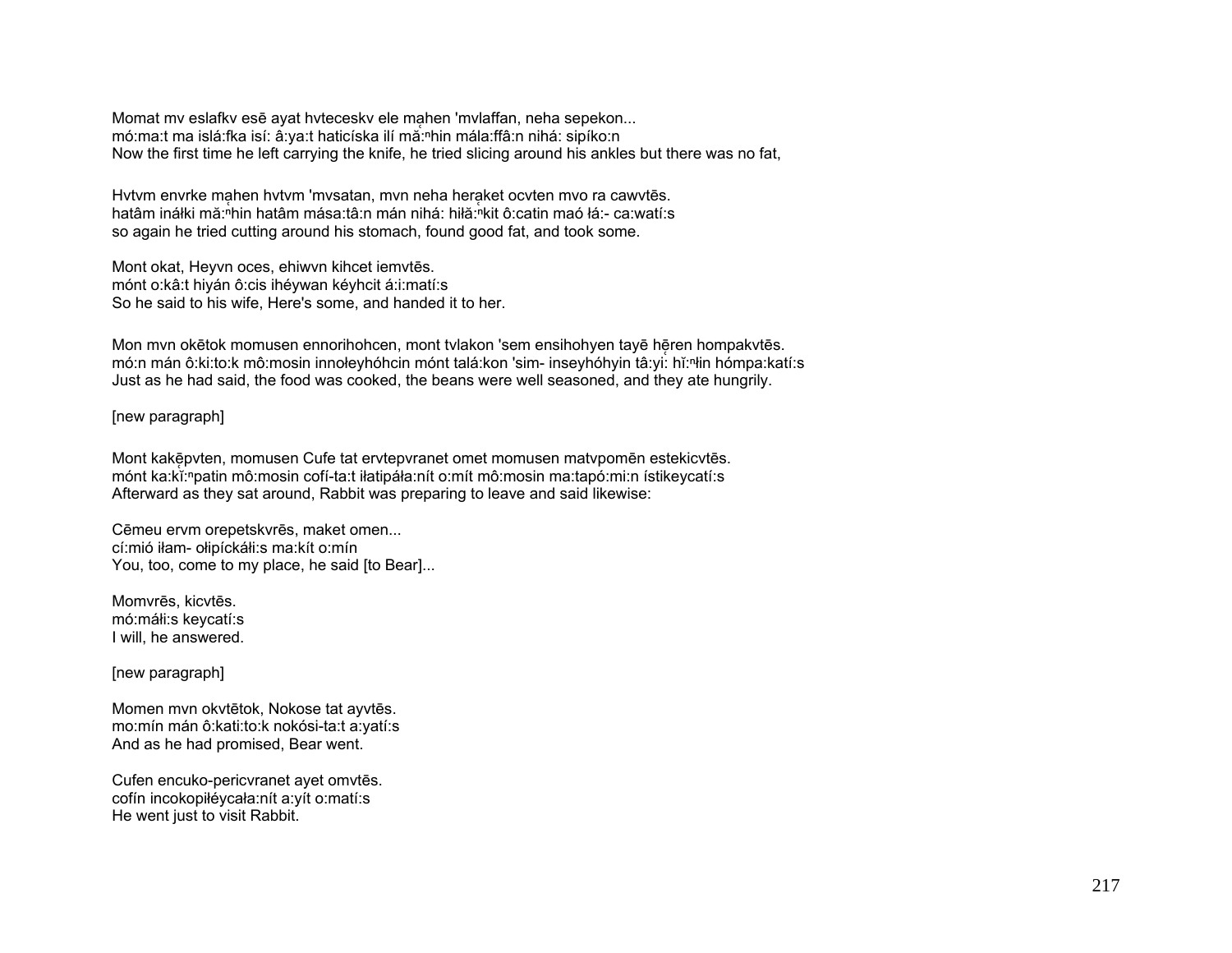Mont aret erem oret omen, 'tem punahoyet kakepytes. mónt a: it iłim - ô: lit o: mín tim - poná: ho: yít ka: kǐ: npati: s Now when he got to where he lived, they sat and talked.

Mon aven Cufe tat, ehiwyn okat. mó:n a: vín cofí-ta: t ihé ywan o: kâ: t And after a while, Rabbit told his wife,

Tylakon punnoricys. Hompety punhayys, maket liken, talá: kon ponnoléycas hompitá ponhá: yas ma: kít lêykin Cook us some beans. Make us some food, he said as he sat.

momusen Cufe 'hiwy tat, momusen hompety-haky vlicecet aret omat, nehat sepekon, mô:mosin cofí héywa-ta:t mô:mosin hompita-há:ka aleycî:cit a:lít o:mâ:t nihá:t sipíko:n and then Rabbit's wife started cooking, but there was no grease,

Cufen yem onayet okat, Nehat sepekan os, kihocen aret... cofín vím- ona: vít o: kâ: t nihá: t sipíka: n ó: s kéyho: cín a: lít and she came and told Rabbit. There's no grease...

Momusen eslafkyn eraēset avat elen 'mysatan naket sepekon, mô:mosin islá:fkan iła:î:sit a:yâ:t ilín mása:tâ:n nâ:kit sipíko:n Then Rabbit got a knife and scraped his foot, but there was nothing,

hytym nyrke mahen laffan nyrke 'sohrolyket, lyfiyet, Towek! Towek! makacoken... hatâm náłki má:<sup>n</sup>hin la:ffâ:n náłki sohłoláki:t lafêyyit towí:k towí:k ma:kacókin and again he tried cutting around his stomach, but punctured and cut it: Tweek! Tweek! they heard him say...

Nokoset pohhet ayet eroran, nyrken 'sohrolykepet, likett okepen... nokósit póhhit a: vít iło:łâ: n náłkin sohłolakî: pit leykî: tt oki: pín Bear heard it and went to see and saw Rabbit sitting there with a punctured stomach...

Kut. vnhessē! Taven ēvvhopvnetskeko? kót anhissî: tă:<sup>n</sup>yin i:yahopaníckiko:^ Oh, my friend! Have you damaged yourself?

Vntat omvyvnkan ontsket ont os, kicet omis, ánta: t o: mayánka: n ónckit ónt ó: s keycít o: mêys I can do it, but you shouldn't have, he said,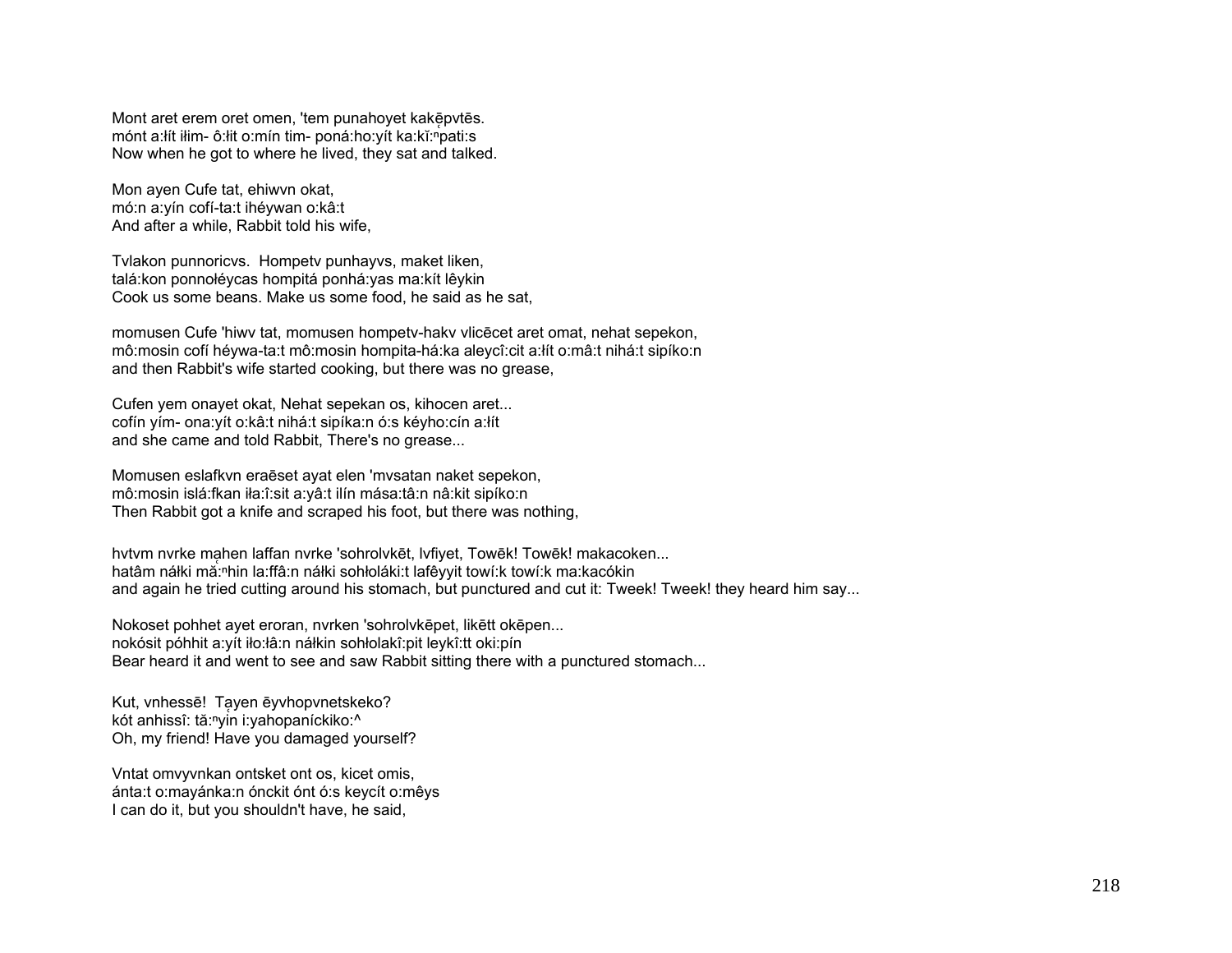'sohrolvkēpet hoyvnēpekv, sohłolakî:pit hoyanî:pika but because he had already punctured himself,

momusen Nokose tat vlēkcv hopoyat arvtēs. mô:mosin nokósi-ta:t alí:kca hopo:yâ:t a:łatí:s Bear went to look for a doctor.

Momet Sulen vtotvtēs. mo:mít solín ato:tatí:s Now he hired a buzzard.

Mon mv vlekcvranat okat, mó:n ma alíkcała:nâ:t o:kâ:t And [the buzzard] who was to doctor him said,

Afke-rakkon hayen aswvkechoyen em vlēkcet omvyvnts. a:fki-łákkon hâ:yin a:swakichô:yin im- áli:kcít o:mayánts Make lots of mush and set it nearby: that's how I always doctor.

Mont cuko ofvn wakket omvranēt os. mónt cokó ó:fan wâ:kkit omáła:ní:t ô:s And [Rabbit] has to lie in the house.

Mon hvtvm cuko onvpvt ohrolvkēt omvranet os, makvtēs. mó:n hatâm cokó onápat ohłoláki:t omáła:nít ô:s ma:katí:s And then the roof of the house should have an opening, he said.

## [new paragraph]

Momen mv nake estomēt omvranēs makē vtēkat em metetakvtēs. mo:mín ma nâ:ki istó:mi:t omáła:ní:s ma:kí: atî:ka:t im- mitíta:katí:s And each request that he made was fulfilled.

Mohmet mv cuko ofv makat mvo omv lkvn 'metetakuehocvtēs. ̜ móhmit ma cokó ó:fa ma:kâ:t maó omălⁿkan 'mitita:kóyho:catí:s They got the room prepared as he had requested.

Momen okat, mo:mín o:kâ:t Then [Buzzard] said,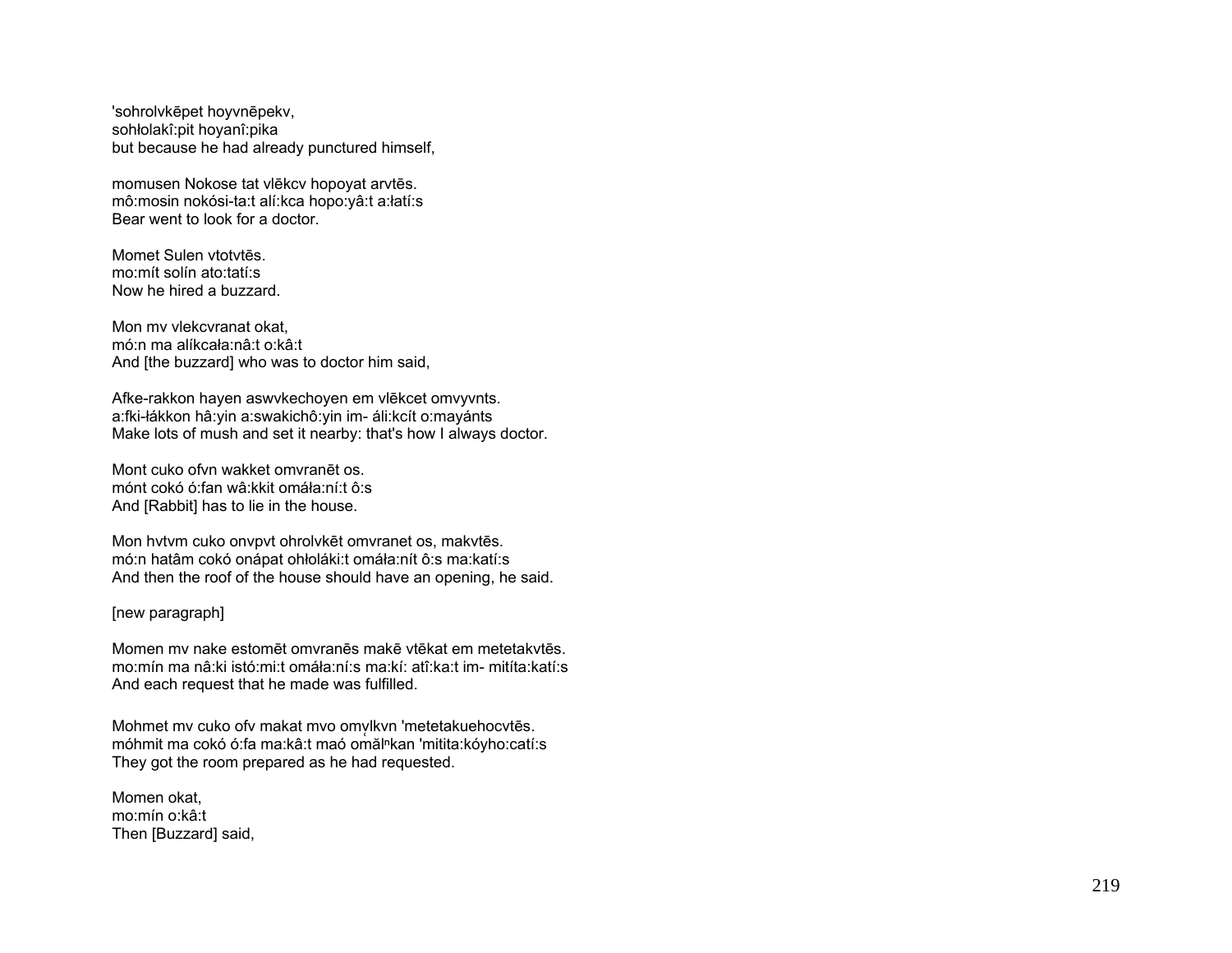Osiyit, fulotkit, arit hvlwēn vyēpvyof, rahēcet omhoyvnts, makvtēs. osêyyeyt folo:tkéyt a:łéyt hăl<sup>n</sup>wi:n ayi:payô:f łá:hi:cít ómho:yánts ma:katí:s When I go out, circle around, and go high up in the sky, someone can go see about him: that's the way it's done, he said.

## [new paragraph]

Mont mv cufe ē-enokkicat mv cuko ofv rienwvkechoyvtēs. mónt ma cofí i:-inokkêyca:t ma cokó ó:fa ła:inwakícho:yatí:s So they laid the rabbit who had injured himself in the house for [the buzzard].

Mon mv sule tat momusen encēyvtēs. mó:n ma solí-ta:t mô:mosin ínci:yatí:s Immediately the buzzard went in to him.

Momet hofonē haken, Cufet, Towēk, maken... mo:mít hofóni: hâ:kin cofít towí:k ma:kín After a long time, they heard Rabbit saying, Tweek...

Estomētsken oka? kihocof... ísto:mí:ckin o:ka:^ kéyho:cô:f What are you doing to him? they would ask...

Hiyan nake 'sem ocvyan ennokkētut oks, maken, héyya:n nâ:ki sím- o:cayâ:n innókki:tot ó:ks ma:kín When I apply heat, it hurts him, he said,

wihoken oman, hvtvm hofonē haken hvtvm maken... wéyho:kín o:mâ:n hatâm hofóni: hâ:kin hatâm ma:kín so they waited, and after a long time, he would make the sound again...

Eston oka? kihocan... ístó:n o:ka:^ kéyho:câ:n Why is he making that sound? they asked...

Mvn afken 'mvtenkēn oks, maket papet esliket, mán á:fkin mátinkéyn ó:ks ma:kít pa:pít islêykit I'm stuffing him with the mush, he said as he sat eating [Rabbit],